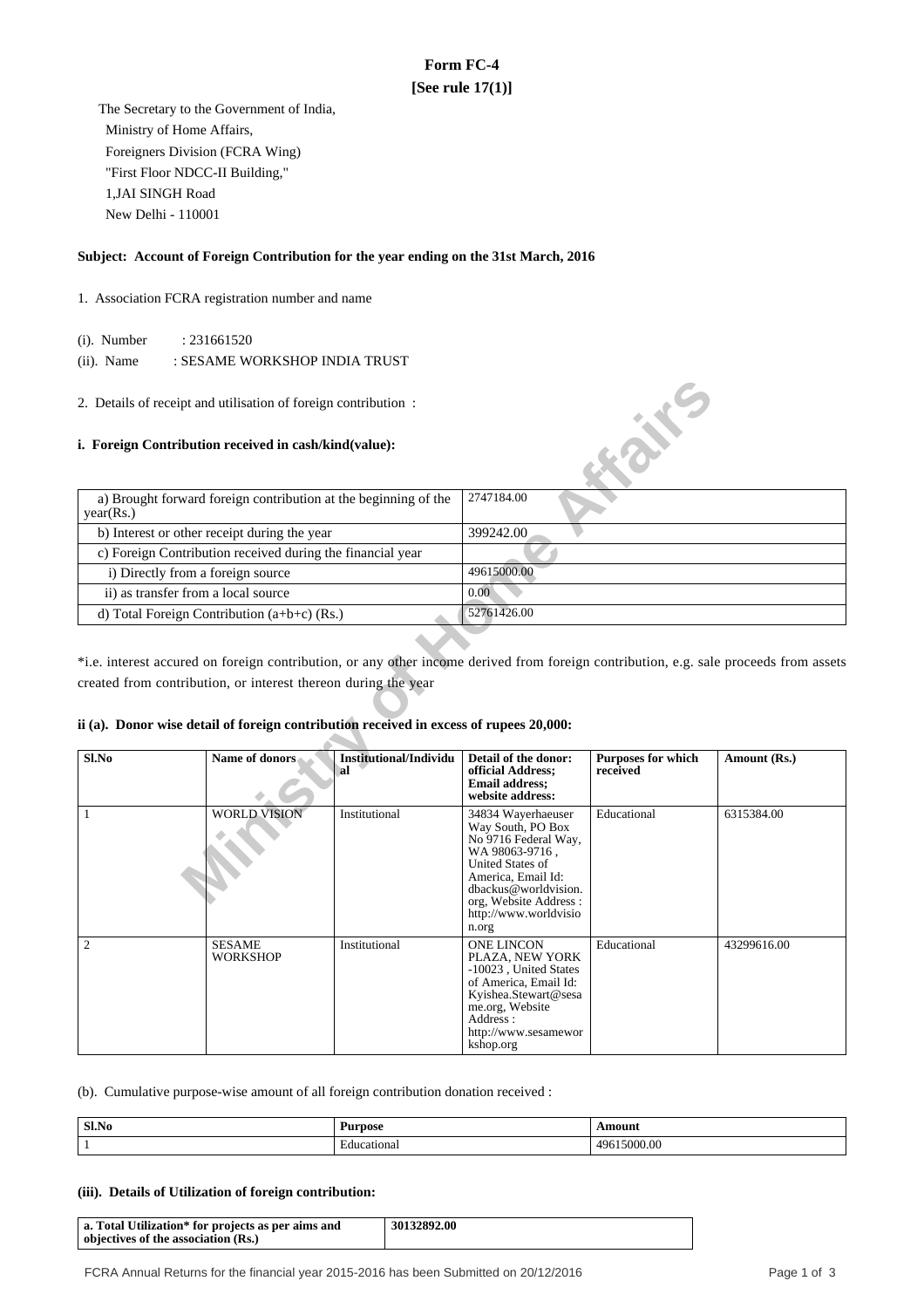| b. Total Administrative Exprenses as provided in Rule<br>  5. FCRA 2011 (Rs.) | 371259.00   |
|-------------------------------------------------------------------------------|-------------|
| $\vert$ c. Total invested in term deposits $(Rs.)$                            | 0.00        |
| Total Purchase of fresh assets(Rs.)                                           | 1773734.00  |
| Total utilization in the year(Rs.) $(a+b+c+d)$                                | 32277885.00 |

\* It is affirmed that the utilisation of foreign contribution is not in contravention of the provisions contained in proviso to Sction 9(e) and Section 12(4)(f) of the Act which states that the acceptance of foreign contribution is not likely to affect prejudically.

(A) the soverignty and integrity of india; or.

(B) the security, strategic, scientific or echnomic interest of the state; or

(C) the public interest; or

(D) freedom or fairness of election to any legistature; or

|                                                                                                                               | (E) friendly relations with any foreign state; or                                                     |                                                                                                                 |                  |                   |  |
|-------------------------------------------------------------------------------------------------------------------------------|-------------------------------------------------------------------------------------------------------|-----------------------------------------------------------------------------------------------------------------|------------------|-------------------|--|
|                                                                                                                               | (F) harmony between religious, racial, social, lingusitic or religional groups, castes or communities |                                                                                                                 |                  |                   |  |
| iv. Balance of unutilized foreign contribution, in<br>$\cosh/bank$ , at the end of the year(Rs.):                             |                                                                                                       | 20483541.00                                                                                                     |                  |                   |  |
| v. Total number of foreigner working(salaried/in<br>honorary capacity.                                                        |                                                                                                       | 0.00                                                                                                            |                  |                   |  |
| 3. (a) Details of designated Fc bank account for receipt of Foreign Contribution (As on 31st March of the year ending):       |                                                                                                       |                                                                                                                 |                  |                   |  |
| Sl.No                                                                                                                         | <b>Name of Bank of donors</b>                                                                         | <b>Branch Address</b> (With<br>pincode)                                                                         | <b>IFSC Code</b> | <b>Account No</b> |  |
| 1                                                                                                                             | <b>HDFC</b> Bank                                                                                      | <b>Panchsheel Park Branch</b><br>New Delhi, S 355,<br>Panchsheel Park, New<br>DelhI, New Delhi, Delhi,<br>Delhi | HDFC0000248      | 02481170000053    |  |
| 3. (b) Details of all utilization bank accounts for utilization of Foregin Contribution (As on 31st March of the year ending) |                                                                                                       |                                                                                                                 |                  |                   |  |
| Sl.No                                                                                                                         | <b>Name of Bank of donors</b>                                                                         | <b>Branch Address</b> (With<br>pincode)                                                                         | <b>IFSC Code</b> | <b>Account No</b> |  |
| -1                                                                                                                            | <b>HDFC</b> Bank                                                                                      | Panchsheel Park Branch<br>New Delhi, S 355,<br>Panchsheel Park, New<br>Delhi, New Delhi, Delhi,<br>Delhi        | HDFC0000248      | 02481170000053    |  |
|                                                                                                                               |                                                                                                       |                                                                                                                 |                  |                   |  |

| Sl.No | <b>Name of Bank of donors</b> | <b>Branch Address</b> (With<br>pincode)                                                                  | <b>IFSC Code</b> | <b>Account No</b> |
|-------|-------------------------------|----------------------------------------------------------------------------------------------------------|------------------|-------------------|
|       | <b>HDFC Bank</b>              | Panchsheel Park Branch<br>New Delhi, S 355,<br>Panchsheel Park, New<br>Delhi, New Delhi, Delhi,<br>Delhi | HDFC0000248      | 02481170000053    |

#### **Declaration**

 **I hereby declare that the above particulars furnished by me are true and correct**

**I also affirm that the receipt of foreign contribution and its utilization have not been violative of any of the provisions of the Foreign Contribution (Regulation) Act, 2010, rules, notifications/ orders issued there under from time to time and the foreign contribution was utilized for the purpose(s) for which the association was granted registration/ prior permission by the Central Government.**

Signature of the Cheif Functionary